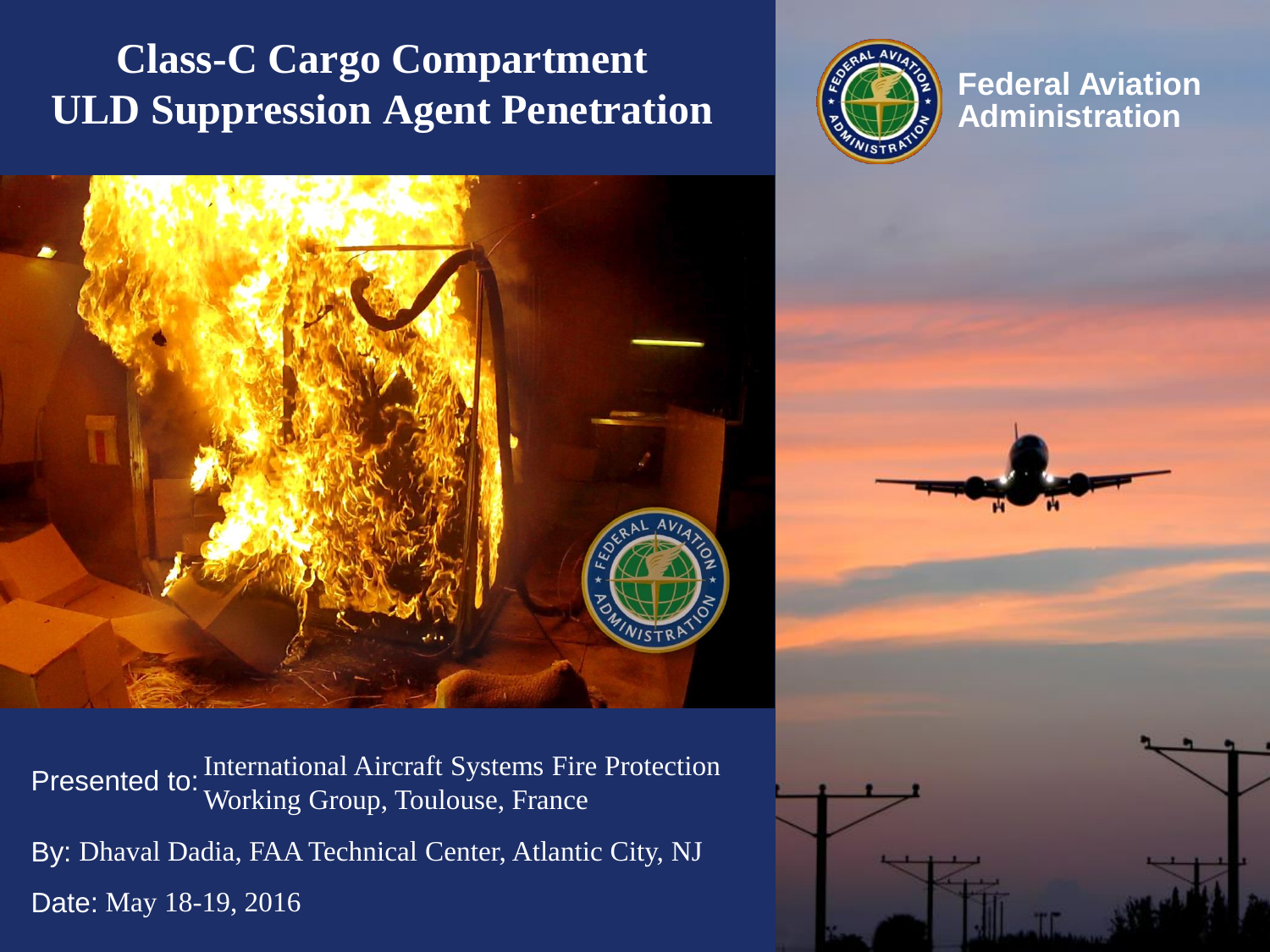# **Background**

- $\triangle$  **Tests have shown that flammable vapors from** batteries in thermal runaway could accumulate in cargo containers.
- **\*** Pressure pulse from igniting flammable vapors could dislodge the liners or open the decompression panels in a class-C compartment.
- $\triangle$  **Halon fire suppression system would be rendered** ineffective.

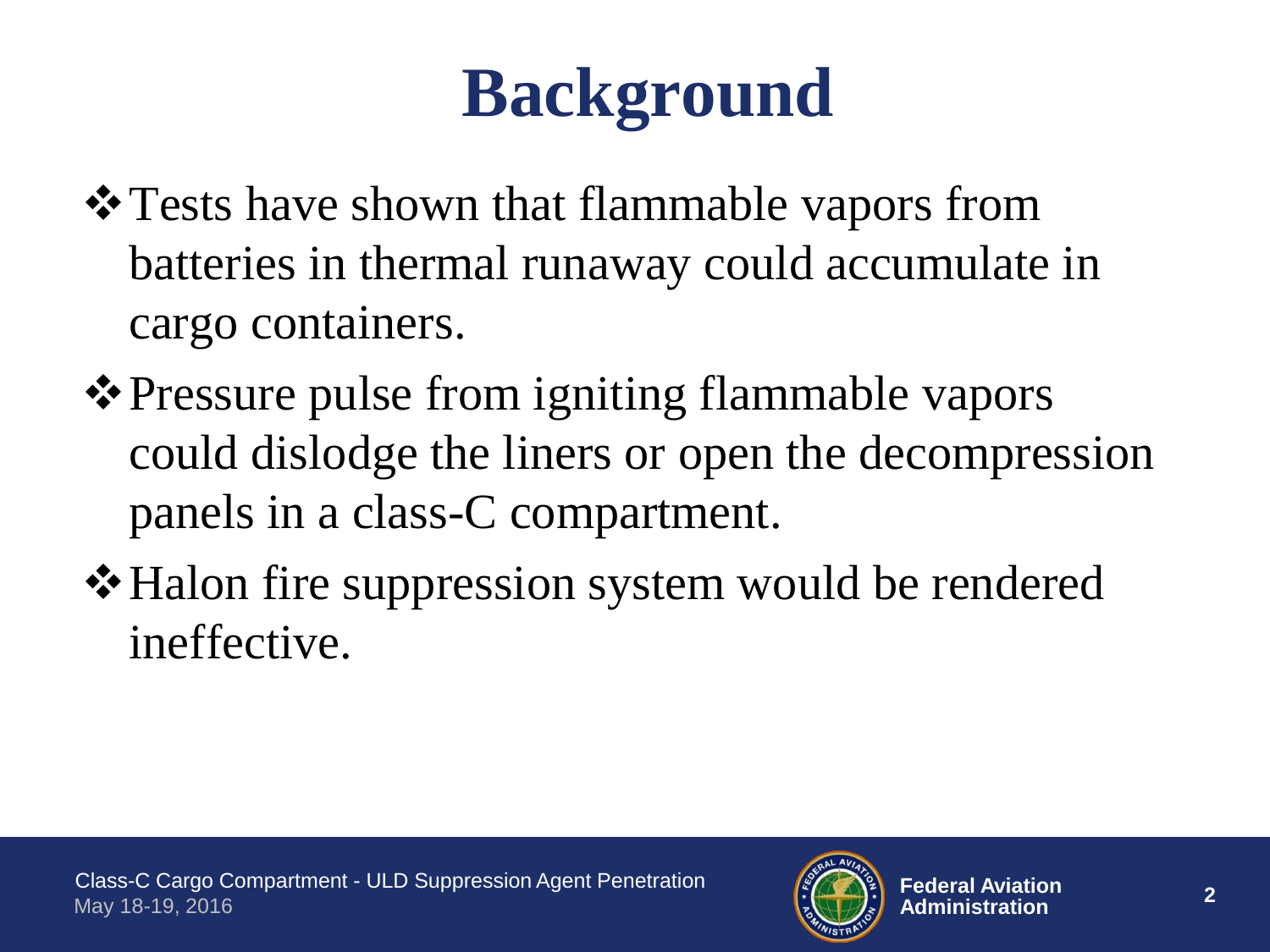# **Class-C Compartment Test Setup**

- $\triangle$  **Testing was conducted to measure concentrations of** FE-25 within a fully loaded class-C compartment.
- $\cdot$  **Gas probes placed in the empty space within** compartment.
	- ❖ Compartment volume: 1303 ft<sup>3</sup>.
- **❖ Compartment filled with 6 AKE ULDs.** 
	- ULDs filled with cardboard boxes. ~15% free volume.
- $\triangle$  **Tests conducted to measure concentrations of FE-25** at various heights to observe stratification.

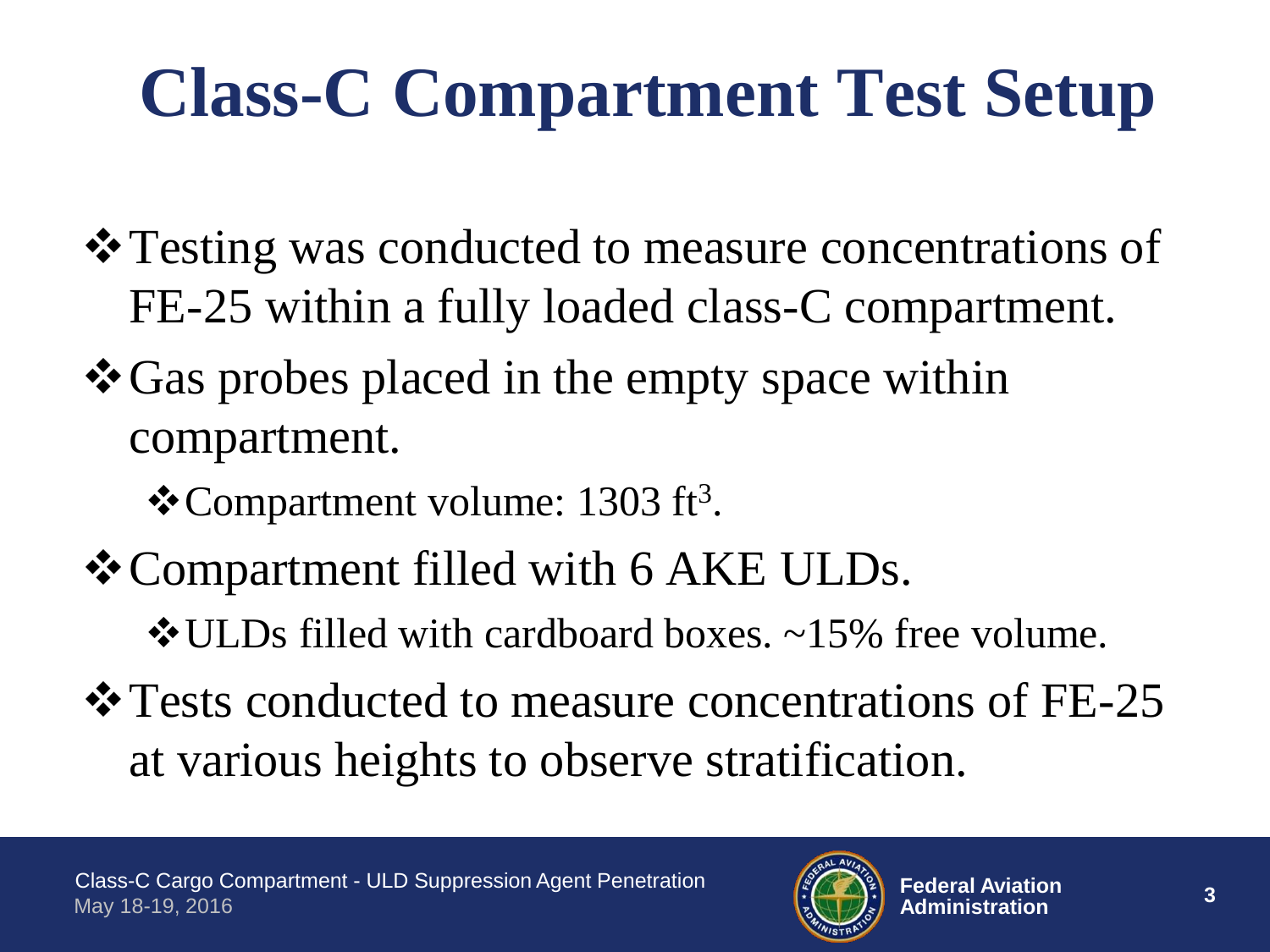## **Class-C Compartment Test Setup**



Class-C Cargo Compartment - ULD Suppression Agent Penetration May 18-19, 2016

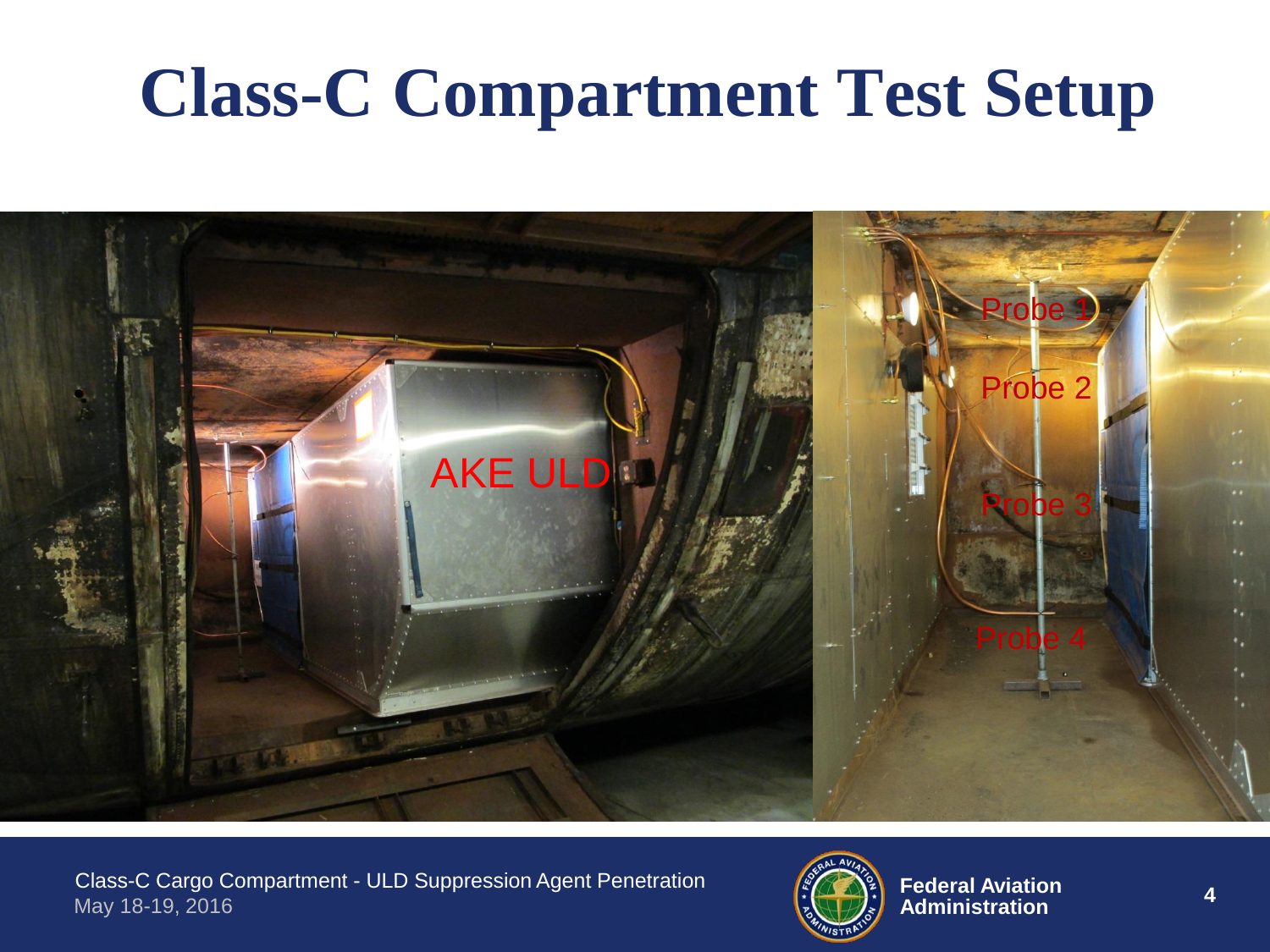#### **FE-25 Agent Discharge**



**Fire Suppression in a Class E Cargo Compartment** May 18 -19, 2016

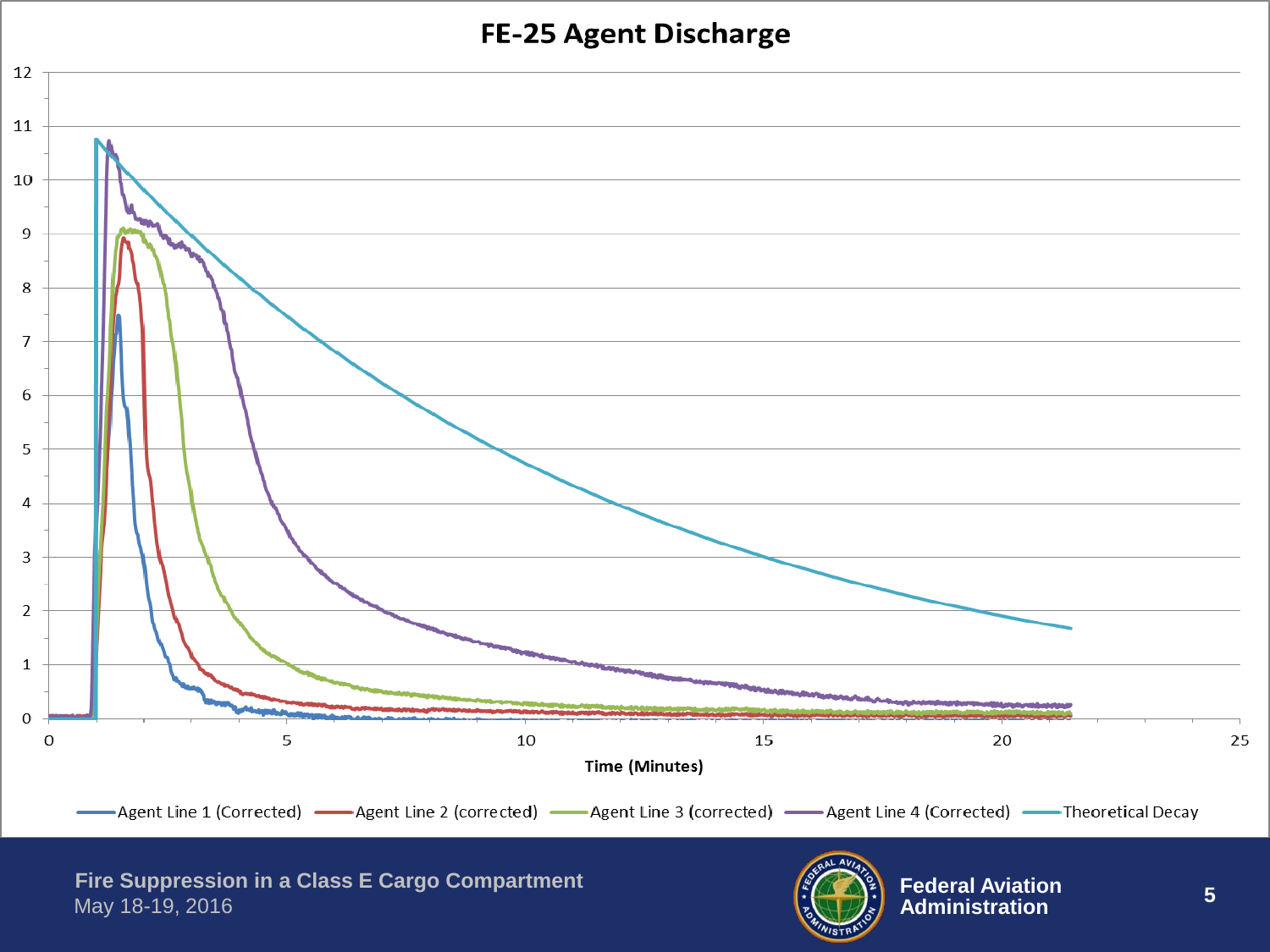### **Results**

- $\triangle$  Agent in the compartment dissipates much quicker than theoretical calculations.
- $\triangle$  Determine theoretical values by including
	- **E** Effects of ventilation.
	- **∻** Leakage compensation
- Correction factors could help determine agent dissipation rates in the compartment.
	- **\*** Help determine agent concentration levels to inert compartment as well as containers.
- **V**Input and test data from others is welcome.